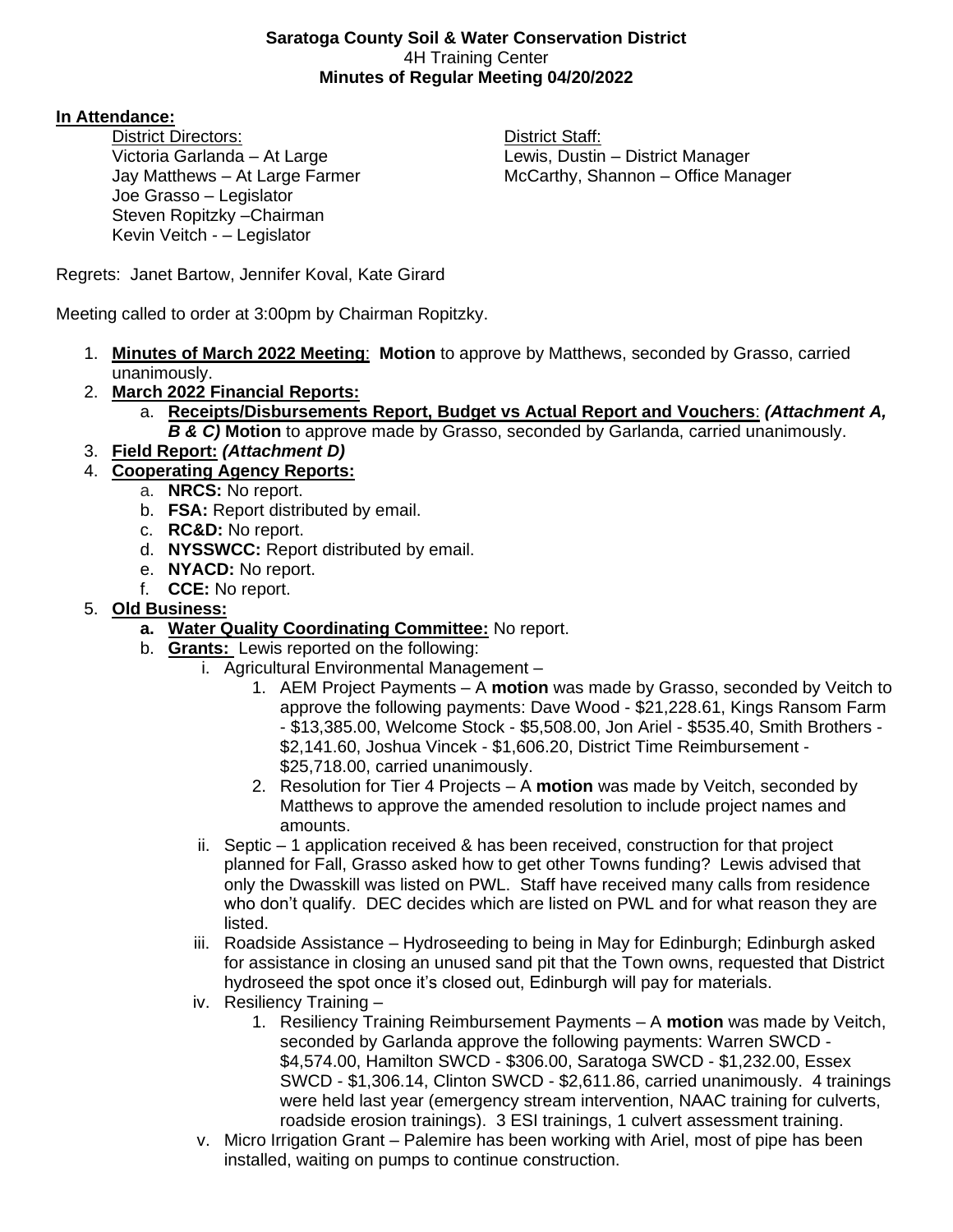- vi. Records Retention Grant Waiting to hear about awards for next round, should be announced this summer. Also finishing up the current grant.
- **c. Part C 2022:** Requirements stayed the same for this year again. Budget passed so Part C could go up another \$50k next year.
- **d. T&S 2022:** Pick up day is Friday, April 22nd from 8am to Noon. McCarthy to provide revenue vs expenses at next meeting.
- **e. Envirothon 2022:** Veitch will look into possibility of using the Fairgrounds for next year.
- **f. Compensation Study Request:** tabled until the new building costs are confirmed.
- **g. Saratoga County Lease Agreement:** Lewis contacted County Attorney on Monday, was told the lease would be sent over to the District this week for review.
- **h. Purchase of New Vehicle:** New vehicle was picked up on Friday.

## 6. **New Business:**

- **a. Fish Stocking 2022:** 28 orders received to date, over 400 fish ordered.
- **b. Tire Recycling – Spring 2022:** Registration form is online & have 250 tires registered.
- **c. Fair 2022:** We will be in the new building this year, hoping to get a corner spot again as we have in the past. This is the District's 75<sup>th</sup> anniversary, Lewis requested approval to spend up to \$500 for decorations and giveaways for this year. A **motion** was made by Grasso, seconded by Veitch to approve purchasing decoration and giveaways for the fair this year, not to exceed \$500.00, carried unanimously.
- **7. Other Business:**

#### **8. Correspondence:** *(Attachment F)*

**9. Next Meeting Date and Adjournment**: The next meeting is scheduled for Wednesday, May 18, 2022 at 3:00pm. Meeting adjourned by Chairman at 4:15pm.

Respectfully submitted:

Shannon J. McCarthy, Secretary Steve Ropitzky – Chairman

## **ATTACHMENT A:**

| Saratoga County SWCD                  |                                                                 |               |             |            |                     |                        |  |  |
|---------------------------------------|-----------------------------------------------------------------|---------------|-------------|------------|---------------------|------------------------|--|--|
| Receipts and Disbursements            |                                                                 |               |             |            |                     |                        |  |  |
| <b>MARCH 2022</b>                     |                                                                 |               |             |            |                     |                        |  |  |
|                                       |                                                                 |               |             |            |                     |                        |  |  |
|                                       | Operations<br>(Checking/Money<br>Market/Accrued<br>Liabilities) | Petty<br>Cash | <b>WQCC</b> | Envirothon | Roadside<br>Erosion | <b>AEM</b><br>Projects |  |  |
| BOOK BALANCE as of 02/28/2022         | \$169,900.09                                                    | \$100.00      | \$4,082.53  | \$3,256.82 | \$10,411.76         | 678.39                 |  |  |
|                                       |                                                                 |               |             |            |                     |                        |  |  |
| <b>RECEIPTS</b>                       |                                                                 |               |             |            |                     |                        |  |  |
| District Tree & Shrub Program         | \$17,031.14                                                     |               |             |            |                     |                        |  |  |
| Fish Stocking Program Sales           | \$1,604.58                                                      |               |             | \$0.08     |                     |                        |  |  |
| Interest                              | \$5.18                                                          |               |             |            |                     |                        |  |  |
| <b>Bird/Bat Item Sales</b>            | \$817.47                                                        |               |             |            |                     |                        |  |  |
| Gifts and Donations                   | \$150.00                                                        |               |             |            |                     |                        |  |  |
| Ag Value - Soil Group Worksheet       | \$480.00                                                        |               |             |            |                     |                        |  |  |
| County Appropriation                  | \$33,040.08                                                     |               |             |            |                     |                        |  |  |
| <b>State Reimbursements</b>           | \$192,035.26                                                    |               |             |            |                     | \$69,444.46            |  |  |
| Sales Tax Received                    | \$236.56                                                        |               |             |            |                     |                        |  |  |
| <b>TOTAL RECEIPTS</b>                 | \$245,400.27                                                    | \$0.00        | \$0.00      | \$0.08     | \$0.00              | \$69,444.93            |  |  |
|                                       |                                                                 |               |             |            |                     |                        |  |  |
| <b>DISBURSEMENTS</b>                  |                                                                 |               |             |            |                     |                        |  |  |
| Directors Per Diem for Meetings       | \$300.00                                                        |               |             |            |                     |                        |  |  |
| Office Manager                        | \$3,211.60                                                      |               |             |            |                     |                        |  |  |
| District Manager                      | \$5,414.40                                                      |               |             |            |                     |                        |  |  |
| Technician(s)                         | \$7,428.40                                                      |               |             |            |                     |                        |  |  |
| Payments to Cooperators & Others      |                                                                 |               |             |            | \$4,891.32          |                        |  |  |
| <b>District Trees Expenses</b>        | \$9,912.43                                                      |               |             |            |                     |                        |  |  |
| <b>Conservation Practice Supplies</b> | \$151.75                                                        |               |             |            |                     |                        |  |  |
| Directors Travel/Training             | \$57.57                                                         |               |             |            |                     |                        |  |  |
| <b>Employees Travel/Training</b>      | \$56.00                                                         |               |             |            |                     |                        |  |  |
| Telephone/Internet                    | \$197.71                                                        |               |             |            |                     |                        |  |  |
| Office Supplies                       | \$507.18                                                        |               |             |            |                     |                        |  |  |
| Auto, Field and Liability Insurance   | \$4,586.16                                                      |               |             |            |                     |                        |  |  |
| Postage                               | \$28.70                                                         |               |             |            |                     |                        |  |  |
| <b>Bank/Credit Card Fees</b>          | \$652.81                                                        |               |             |            |                     |                        |  |  |
| 4 Hour Training Expense               | \$225.76                                                        |               |             |            |                     |                        |  |  |
| Gas & Oil                             | \$186.82                                                        |               |             |            |                     |                        |  |  |
| Health/Dental Insurance               | \$4,781.74                                                      |               |             |            |                     |                        |  |  |
| Employer Share FICA/Medicare          | \$1,186.57                                                      |               |             |            |                     |                        |  |  |
| Sales Tax Disbursed                   | \$560.59                                                        |               |             |            |                     |                        |  |  |
| <b>TOTAL DISBURSEMENTS</b>            | \$39,446.19                                                     | \$0.00        | \$0.00      | \$0.00     | \$4,891.32          | \$0.00                 |  |  |

**BOOK BALANCE as of 03/31/2022 \$375,854.17 \$100.00 \$4,082.53 \$3,256.90 \$5,520.44 \$70,123.32**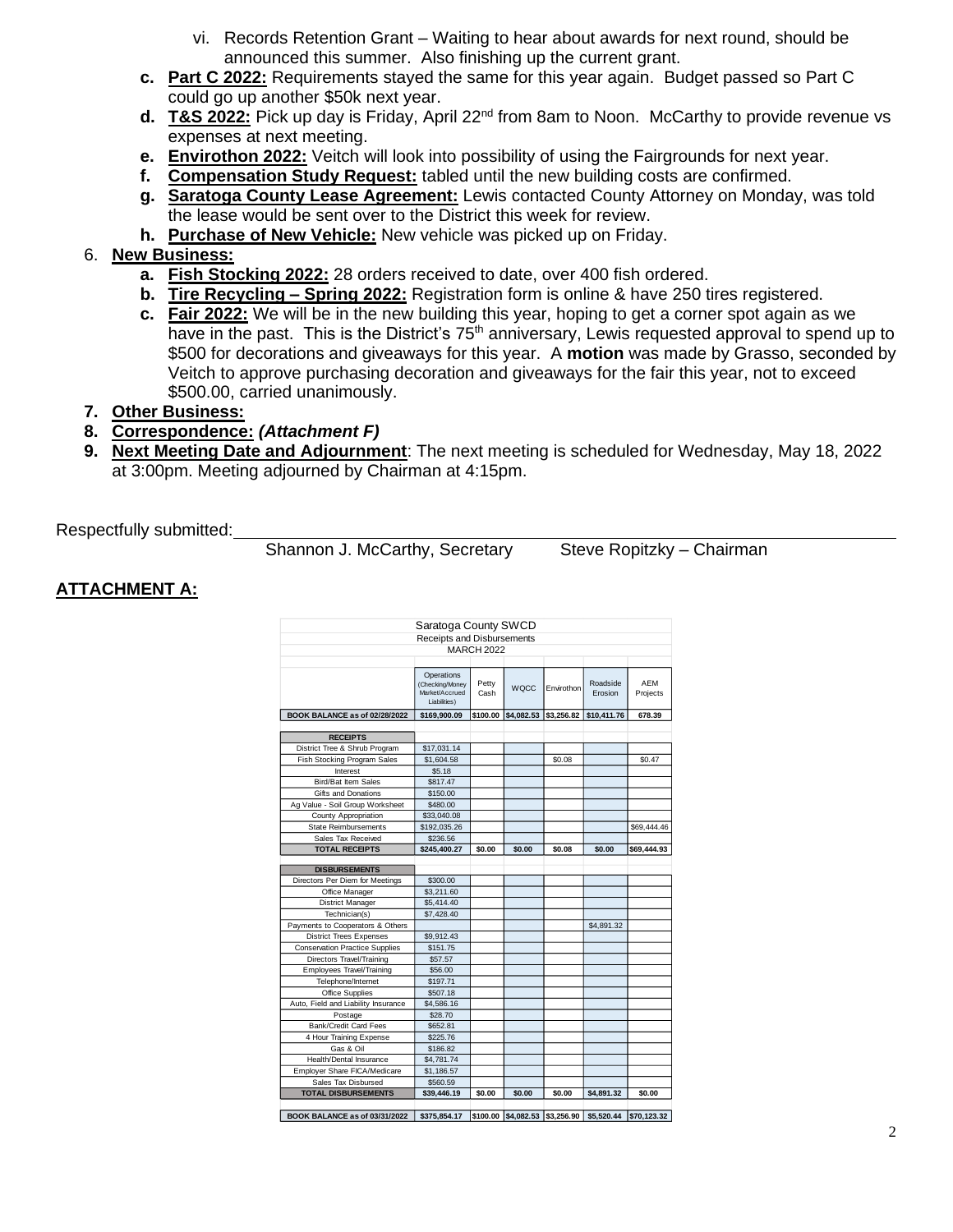| <b>BUDGET TO ACTUAL REPORT</b>                     |                             |                                |                               |  |  |  |  |
|----------------------------------------------------|-----------------------------|--------------------------------|-------------------------------|--|--|--|--|
| <b>MARCH 2022</b>                                  |                             |                                |                               |  |  |  |  |
|                                                    | BUDGET 2022                 | <b>ACTUAL</b>                  | <b>ACTUAL</b>                 |  |  |  |  |
| <b>RECEIPTS</b><br>District Tree & Shrub Program   | \$37,500.00                 | <b>MAR 2022</b><br>\$17,031.14 | JAN - FEB 2022<br>\$26,488.16 |  |  |  |  |
| Fish Stocking Program Sales                        | \$3,000.00                  | \$1,604.58                     | \$2,011.59                    |  |  |  |  |
| Tire Recycling Program                             | \$4,000.00                  |                                | \$0.00                        |  |  |  |  |
| No Till Drill Rental Program                       | \$4,250.00                  |                                | \$660.00                      |  |  |  |  |
| 4 Hour ESC Training Program                        | \$6,000.00                  |                                | \$1,875.00                    |  |  |  |  |
| Interest                                           | \$90.00                     | \$5.18                         | \$12.55                       |  |  |  |  |
| <b>Bird/Bat Sales</b>                              | \$3,000.00                  | \$817.47                       | \$1,043.46                    |  |  |  |  |
| Sale of Equipment                                  | \$35,000.00                 |                                | \$0.00                        |  |  |  |  |
| Gifts and Donations                                | \$0.00                      | \$150.00                       | \$150.00                      |  |  |  |  |
| Ag Value - Soil Group Worksheet                    | \$1,500.00                  | \$480.00                       | \$1,640.00                    |  |  |  |  |
| Sales Tax Credit                                   | \$35.00                     |                                | \$0.00                        |  |  |  |  |
| County Appropriation                               | \$132,160.30<br>\$10,000.00 | \$33,040.08                    | \$33,040.08                   |  |  |  |  |
| <b>State Grants</b><br><b>State Reimbursements</b> | \$208,874.08                | \$192,035.26                   | \$0.00<br>\$200,015.26        |  |  |  |  |
| Federal Grants/Reimbursements                      | \$0.00                      |                                | \$0.00                        |  |  |  |  |
| Grants not State or Federal                        | \$0.00                      |                                | \$0.00                        |  |  |  |  |
| <b>MOUs</b>                                        | \$0.00                      |                                | \$0.00                        |  |  |  |  |
| <b>RC&amp;D Time Reimbursement</b>                 | \$550.00                    |                                | \$0.00                        |  |  |  |  |
| Sales Tax Received                                 | \$1,200.00                  | \$236.56                       | \$335.54                      |  |  |  |  |
| Other                                              | \$0.00                      |                                | \$0.00                        |  |  |  |  |
| Fund Balance Transfer                              | \$32,603.82                 |                                | \$0.00                        |  |  |  |  |
| <b>TOTAL RECEIPTS</b>                              | \$479,763.20                | \$245,400.27                   | \$267,271.64                  |  |  |  |  |
|                                                    |                             |                                |                               |  |  |  |  |
|                                                    | BUDGET 2022                 | <b>ACTUAL</b>                  | <b>ACTUAL</b>                 |  |  |  |  |
| <b>DISBURSEMENTS</b>                               |                             | <b>MAR 2022</b>                | <b>JAN - FEB 2022</b>         |  |  |  |  |
| Directors Per Diem for Meetings                    | \$1,200.00                  | \$300.00                       | \$300.00                      |  |  |  |  |
| Office Manager                                     | \$41,911.38                 | \$3,211.60                     | \$8,831.90                    |  |  |  |  |
| <b>District Manager</b>                            | \$70,657.92                 | \$5,414.40                     | \$14,889.60                   |  |  |  |  |
| Field Technician (Senior)                          | \$53,037.81                 | \$4,111.80                     | \$11,307.45                   |  |  |  |  |
| Field Technician                                   | \$43,281.63                 | \$3,316.60                     | \$9,120.65                    |  |  |  |  |
| Field Intern                                       | \$0.00                      |                                | \$0.00<br>\$0.00              |  |  |  |  |
| Furniture and Fixtures<br>Office Equipment         | \$0.00<br>\$1,000.00        |                                | \$38.48                       |  |  |  |  |
| Motor Vehicle Equipment                            | \$77,834.12                 |                                | \$0.00                        |  |  |  |  |
| Field Equipment / Supplies                         | \$500.00                    |                                | \$0.00                        |  |  |  |  |
| <b>District Trees Expenses</b>                     | \$28,000.00                 | \$9,912.43                     | \$18,640.88                   |  |  |  |  |
| Fish & Pond Stocking                               | \$2,000.00                  |                                | \$0.00                        |  |  |  |  |
| <b>Conservation Practice Supplies</b>              | \$2,439.27                  | \$151.75                       | \$639.99                      |  |  |  |  |
| WQCC                                               | \$0.00                      |                                | \$0.00                        |  |  |  |  |
| Directors Travel/Training                          | \$500.00                    | \$57.57                        | \$57.57                       |  |  |  |  |
| Employees Travel/Training                          | \$2,500.00                  | \$56.00                        | \$281.00                      |  |  |  |  |
| Telephone/Internet                                 | \$3,060.00                  | \$197.71                       | \$437.71                      |  |  |  |  |
| Office Supplies                                    | \$2,500.00                  | \$507.18                       | \$966.98                      |  |  |  |  |
| <b>Meeting Expenses</b>                            | \$500.00                    |                                | \$0.00                        |  |  |  |  |
| <b>Educational Expenses</b>                        | \$500.00                    |                                | \$20.00                       |  |  |  |  |
| Auto/Field/Liability Insurance                     | \$4,800.00                  | \$4,586.16                     | \$4,586.16                    |  |  |  |  |
| Workers' Compensation/Disability Insurance         | \$3,000.00                  |                                | \$2,812.43                    |  |  |  |  |
| State, National Dues<br>State Fair                 | \$0.00<br>\$100.00          |                                | \$0.00<br>\$0.00              |  |  |  |  |
| Postage                                            | \$200.00                    | \$28.70                        | \$110.01                      |  |  |  |  |
| <b>Bird Item Expenses</b>                          | \$1,500.00                  |                                | \$0.00                        |  |  |  |  |
| Bank/Credit Card Fees                              | \$1,000.00                  | \$652.81                       | \$1,164.99                    |  |  |  |  |
| Part C Project Materials                           | \$20,000.00                 |                                | \$1,027.76                    |  |  |  |  |
| 4 Hour Training Expense                            | \$500.00                    | \$225.76                       | \$523.70                      |  |  |  |  |
| Repairs to Truck & Field Equipment                 | \$300.00                    |                                | \$0.00                        |  |  |  |  |
| Gas & Oil                                          | \$1,500.00                  | \$186.82                       | \$1,245.66                    |  |  |  |  |
| Health/Dental Insurance                            | \$60,441.07                 | \$4,781.74                     | \$14,345.22                   |  |  |  |  |
| <b>Retirement Benefits</b>                         | \$38,000.00                 |                                | \$32,141.00                   |  |  |  |  |
| Employer Share FICA/Medicare                       | \$16,000.00                 | \$1,186.57                     | \$3,206.75                    |  |  |  |  |
| Sales Tax Disbursement                             | \$1,000.00                  | \$560.59                       | \$560.59                      |  |  |  |  |
| Records Retention Grant                            | \$0.00                      |                                | \$6,115.56                    |  |  |  |  |
| Other                                              | \$0.00                      |                                | \$0.00                        |  |  |  |  |
| TOTAL DISBURSEMENTS                                | \$479,763.20                | \$39,446.19                    | \$133,372.04                  |  |  |  |  |
|                                                    |                             |                                |                               |  |  |  |  |
| <b>NET TOTAL</b>                                   | \$0.00                      | \$205,954.08                   | \$133,899.60                  |  |  |  |  |

# **ATTACHMENT B: ATTACHMENT C:**

| <b>2022 MEETING VOUCHERS - APRIL</b>               |    |                                  |                                      |                                |                |        |                             |            |
|----------------------------------------------------|----|----------------------------------|--------------------------------------|--------------------------------|----------------|--------|-----------------------------|------------|
|                                                    |    |                                  |                                      |                                |                |        |                             |            |
| <b>ACCOUN</b>                                      | #  | <b>PAYEE</b>                     | <b>EXPLANATION</b>                   | <b>AMOUNT</b>                  | DATE           |        | <b>CHECK AMOUNT BALANCE</b> |            |
| т                                                  |    |                                  |                                      |                                | PAID           | #      | PAID                        | <b>DUE</b> |
| General                                            | 41 | The Hartford                     | Disability: 01/01/22 - 3/31/22       | \$31.14                        | 04/15/22       | 10365  | \$31.14                     | \$0.00     |
| General                                            | 42 | <b>Blueshield of NENY</b>        | Health/Dental: April 2022            | \$5,625.56 04/04/22            |                |        | 10363 \$5,625.56            | \$0.00     |
| General 43                                         |    | De Lage Financials               | Copier Lease: April 2022             | \$101.75                       | 04/21/22       | 10375  | \$101.75                    | \$0.00     |
| General                                            | 44 | Saratoga County Gas Account      | Gasoline: March 2022                 | \$229.99                       | 04/21/22 10376 |        | \$229.99                    | \$0.00     |
| General                                            | 45 | Saratoga County General Services | Postage                              | <b>\$4.24</b>                  | 04/21/22 10377 |        | \$4.24                      | \$0.00     |
| General                                            | 46 | Bank of America (Scott's Card)   | Car Wash                             | \$25.68                        | 04/21/22 10368 |        | \$25.68                     | \$0.00     |
| General                                            | 47 | Bank of America (Dustin's Card)  | Monthly Payroll Fee                  | \$17.12                        | 04/21/22 10374 |        | \$17.12                     | \$0.00     |
| General                                            | 48 | <b>NYSCDEA</b>                   | 2022 Annual Invoice - NYS Fair Booth | \$100.00                       | 04/21/22 10372 |        | \$100.00                    | \$0.00     |
| General                                            | 49 | Pine Grove                       | T&S Order Shipping Fee               | \$25.30                        | 04/21/22 10373 |        | \$25.30                     | \$0.00     |
|                                                    |    |                                  | <b>TOTAL VOUCHERS</b>                | <b>TOTAL DUE</b><br>\$6,160.78 |                | \$0.00 |                             |            |
|                                                    |    |                                  |                                      |                                |                |        |                             |            |
| <b>Bills to be Paid Before Next Board Meeting:</b> |    |                                  |                                      |                                |                |        |                             |            |
|                                                    |    |                                  |                                      |                                |                |        |                             |            |
| General                                            |    | <b>Blue Shield of NENY</b>       | Health Insurance - May 2022          | \$5,625.56                     |                |        |                             |            |
|                                                    |    |                                  |                                      |                                |                |        |                             |            |
|                                                    |    | <b>TOTAL</b>                     |                                      | \$5,625.56                     |                |        |                             |            |

# **ATTACHMENT D:**

# **April 2022 Field Report**

- ? Tree and shrub training center
- ? Ag drainage Dawn Szurick (Charlton)
- ? Survey grade for county fair (Ballston Spa)
- ? Ariel Farm Micro Irrigation
- ? AEM Vincek Farm Field maps
- ? Mohawk Watershed Water Chestnut meeting
- ? UHRWC Meeting
- ? Aerial photographs for Michaels group
- ? Hermance Rd Site visit for drainage issue (Galway)
- ? Northumberland cemetery drainage issue site visit (Northumberland)